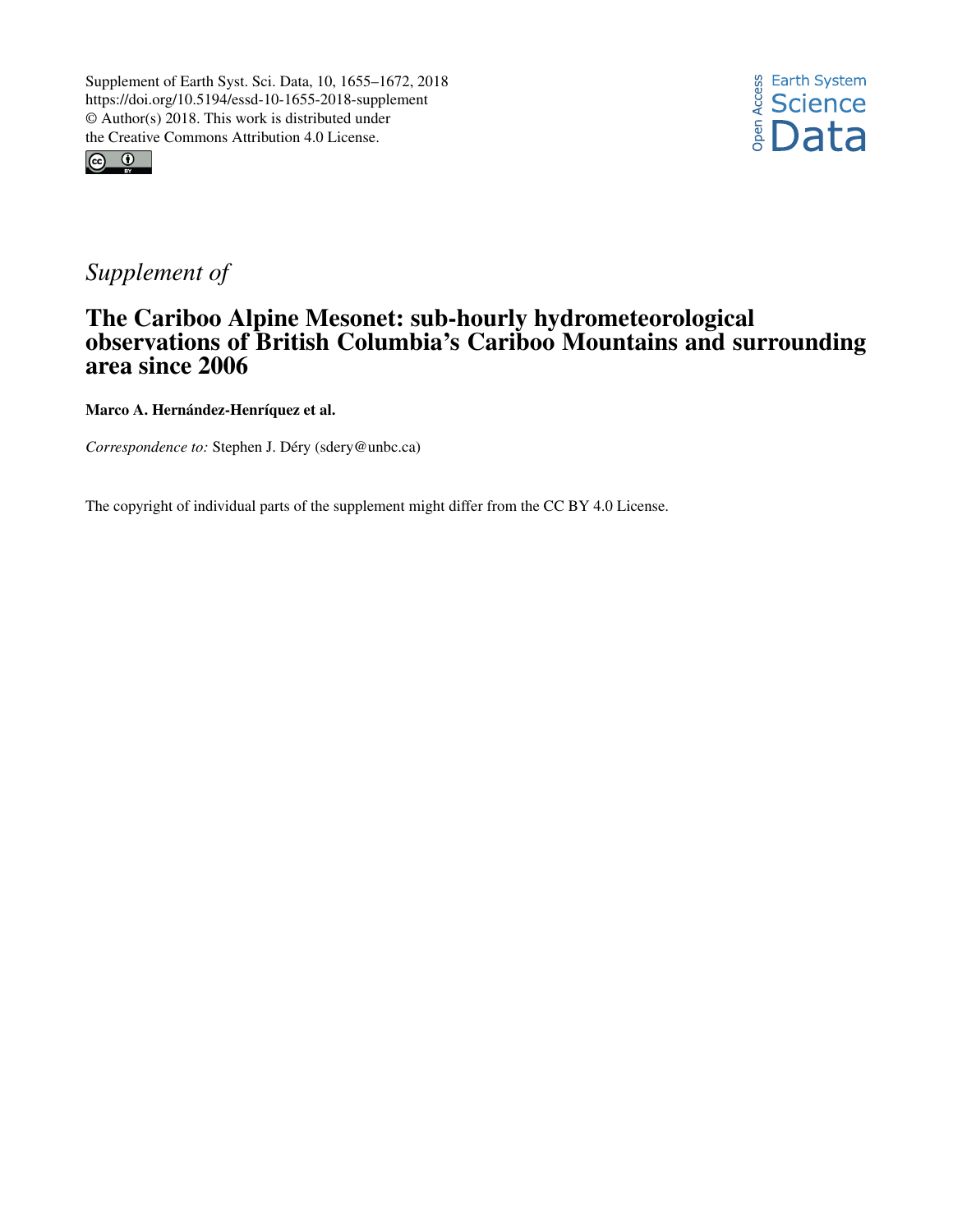| <b>STATION SPECIFICATIONS</b>                                                 |                                    | <b>TOWER</b>                                 | <b>DATALOGGER</b>               | <b>SPREAD</b><br><b>SPECTRUM</b><br><b>RADIO</b>    | <b>SENSOR</b>                                         |                                                                         |                                                                                 |                                        |                                               |                                         |                                                            |                                                                                                            |                                                                  |
|-------------------------------------------------------------------------------|------------------------------------|----------------------------------------------|---------------------------------|-----------------------------------------------------|-------------------------------------------------------|-------------------------------------------------------------------------|---------------------------------------------------------------------------------|----------------------------------------|-----------------------------------------------|-----------------------------------------|------------------------------------------------------------|------------------------------------------------------------------------------------------------------------|------------------------------------------------------------------|
|                                                                               |                                    |                                              |                                 |                                                     | <b>Barometric</b><br><b>Pressure</b><br><b>Sensor</b> | <b>Relative</b><br>Humidity & Air<br><b>Temperature</b><br><b>Probe</b> | <b>Temperature</b><br><b>Probe</b>                                              | <b>RM Young</b><br><b>Wind Monitor</b> | <b>Tipping</b><br><b>Bucket Rain</b><br>Gauge | <b>Alter-Type</b><br><b>Wind Screen</b> | <b>Ultrasonic</b><br><b>Distance</b><br><b>Measurement</b> | <b>Water Content</b><br>Reflectometer                                                                      | <b>Pyranometer</b> /<br>Radiometer                               |
| Station 1:<br><b>QRRC</b>                                                     | Model<br><b>Installation Date</b>  | <b>UT30</b>                                  | CR23X                           | <b>RF401</b>                                        | 61205V                                                | HMP45C212                                                               | 107B                                                                            | 05103-10<br>June 2010                  | 34-HT-P                                       | 260-953                                 | <b>SR50</b><br>Oct. 2008                                   | CS616                                                                                                      | CNR1                                                             |
|                                                                               | Height                             | Aug. 2006<br>10 <sub>m</sub>                 | Aug. 2006                       | Aug. 2006                                           | Aug. 2006                                             | Aug. 2006<br>204 cm to top of                                           | Aug. 2006                                                                       | 10 <sub>m</sub>                        | Sept. 2007<br>Heated                          | Aug. 2006                               | 240 cm from                                                | Sept. 2007                                                                                                 | Aug. 2006<br>531 cm                                              |
|                                                                               | Manufacturer                       | Campbell Scientific<br>(Canada)              | Campbell                        | Campbell<br>Scientific (Canada) Scientific (Canada) | <b>RM</b> Young                                       | shield<br>Vaisala Inc.                                                  | Campbell Scientific<br>(Canada)                                                 | <b>RM</b> Young                        | Ogawa Seiki<br>CO., LTD                       | Novalynx                                | crossarm<br>(Canada)                                       | Campbell Scientific Campbell Scientific<br>(Canada)                                                        | Kipp & Zonen                                                     |
|                                                                               | Model                              | <b>CM110</b>                                 | CR1000                          | <b>RF401</b>                                        | 61205V                                                | HMP45C                                                                  | 107B                                                                            | 05103-10                               | <b>TE525WS</b>                                | 260-953                                 | <b>SR50</b>                                                |                                                                                                            |                                                                  |
| Station 2:<br>Spanish<br>Mountain                                             | <b>Installation Date</b>           | Sept. 2009                                   | June 2006                       | Aug. 2006                                           | June 2006                                             | June 2006<br>195 cm to top of                                           | June 2006                                                                       | <b>July 2008</b>                       | <b>June 2006</b>                              | June 2006                               | Sep. 2009<br>230 cm from                                   |                                                                                                            |                                                                  |
|                                                                               | Height                             | 3 <sub>m</sub>                               |                                 |                                                     |                                                       | shield                                                                  |                                                                                 | 265 cm                                 |                                               |                                         | crossarm                                                   |                                                                                                            |                                                                  |
|                                                                               | Manufacturer                       | Campbell Scientific<br>(Canada)              | Campbell                        | Campbell<br>Scientific (Canada) Scientific (Canada) | RM Young                                              | Vaisala Inc.                                                            | Campbell Scientific<br>(Canada)                                                 | RM Young                               | Texas<br>Electronics                          | Novalynx                                | Campbell Scientific<br>(Canada)                            |                                                                                                            |                                                                  |
|                                                                               | Model<br><b>Installation Date</b>  | <b>CM106</b><br>Aug. 2006                    | <b>CR1000</b><br>Aug. 2006      | <b>RF401</b><br>Aug. 2006                           | 61205V<br>Aug. 2006                                   | HMP45C212<br>Aug. 2006                                                  | 107B<br>Aug. 2006                                                               | 05103-45<br>June 2009                  |                                               |                                         | SR50A<br>July 2012                                         |                                                                                                            |                                                                  |
| Station 3:<br><b>Browntop</b><br>Mountain                                     | Height                             | 3 <sub>m</sub>                               |                                 |                                                     |                                                       | 194 cm to top of<br>shield                                              |                                                                                 | 242 cm                                 |                                               |                                         | 240 cm from<br>crossarm                                    |                                                                                                            |                                                                  |
|                                                                               | Manufacturer                       | Campbell Scientific<br>(Canada)              | Campbell                        | Campbell<br>Scientific (Canada) Scientific (Canada) | RM Young                                              | Vaisala Inc.                                                            | Campbell Scientific<br>(Canada)                                                 | <b>RM</b> Young                        |                                               |                                         | Campbell Scientific<br>(Canada)                            |                                                                                                            |                                                                  |
|                                                                               | Model                              | CM106                                        |                                 | <b>RF401</b>                                        |                                                       |                                                                         |                                                                                 |                                        |                                               |                                         |                                                            |                                                                                                            |                                                                  |
| Station 4:<br>Blackbear                                                       | <b>Installation Date</b><br>Height | Aug. 2006<br>3 <sub>m</sub>                  |                                 | Aug. 2006                                           |                                                       |                                                                         |                                                                                 |                                        |                                               |                                         |                                                            |                                                                                                            |                                                                  |
| Mountain Radio<br>Repeater                                                    | Manufacturer                       | Campbell Scientific<br>(Canada)              |                                 | Campbell<br>Scientific (Canada)                     |                                                       |                                                                         |                                                                                 |                                        |                                               |                                         |                                                            |                                                                                                            |                                                                  |
|                                                                               | Model<br><b>Installation Date</b>  | <b>CM106</b><br>Aug. 2007                    | <b>CR1000</b><br>Aug. 2007      | <b>RF401</b><br>Aug. 2007                           | 61205V-10<br>Sep. 2013                                | HMP60<br>Sep. 2014                                                      | 107B<br>Aug. 2007                                                               | 05103-10<br>May 2010                   | <b>TE-525USW</b><br><b>July 2011</b>          | 260-953<br>Aug. 2007                    | <b>SR50</b><br>Sep. 2015                                   |                                                                                                            |                                                                  |
| Station 5: Upper<br><b>Castle Creek</b><br>Glacier<br>Station 6: Mount<br>Tom | Height                             | 3 <sub>m</sub>                               |                                 |                                                     |                                                       | 209 cm to top of                                                        |                                                                                 | 275 cm                                 |                                               |                                         | 228 cm from                                                |                                                                                                            |                                                                  |
|                                                                               |                                    | Campbell Scientific                          | Campbell                        | Campbell                                            |                                                       | shield                                                                  | Campbell Scientific                                                             |                                        | Texas                                         |                                         | crossarm<br>Campbell Scientific                            |                                                                                                            |                                                                  |
|                                                                               | Manufacturer                       | (Canada)                                     |                                 | Scientific (Canada) Scientific (Canada)             | <b>RM</b> Young                                       | Vaisala Inc.                                                            | (Canada)                                                                        | <b>RM</b> Young                        | Electronics                                   | Novalynx                                | (Canada)                                                   |                                                                                                            |                                                                  |
|                                                                               | Model<br><b>Installation Date</b>  | <b>CM106</b><br>Sep. 2007                    | CR10X<br>Sep. 2007              |                                                     | 61205V<br>Sep. 2007                                   | HMP45C212<br>Sep. 2007                                                  | 107B<br>Sep. 2007                                                               | 05103-10<br>Feb. 2008                  | <b>TE525WS</b><br>Sep. 2007                   |                                         | SR50A<br>Sep. 2007                                         | CS616<br>Oct. 2007                                                                                         | CMP3(x2)<br>#1: Jan. 2008                                        |
|                                                                               |                                    |                                              |                                 |                                                     |                                                       |                                                                         |                                                                                 |                                        |                                               |                                         | 240 cm from                                                |                                                                                                            | #2: Feb. 2008                                                    |
|                                                                               | Height                             | 3 <sub>m</sub>                               |                                 |                                                     |                                                       | 238 cm                                                                  |                                                                                 | 241 cm                                 |                                               |                                         | crossarm                                                   |                                                                                                            | 230 cm                                                           |
|                                                                               | Manufacturer                       | Campbell Scientific<br>(Canada)              | Campbell<br>Scientific (Canada) |                                                     | <b>RM</b> Young                                       | Vaisala Inc.                                                            | Campbell Scientific<br>(Canada)                                                 | RM Young                               | Texas<br>Electronics                          |                                         | (Canada)                                                   | Campbell Scientific Campbell Scientific<br>(Canada)                                                        | Kipp & Zonen                                                     |
|                                                                               | Model                              | <b>CM120</b>                                 | <b>CR1000</b>                   | <b>RF401</b>                                        | 61205V                                                | HMP45C $(x2)$                                                           | 107B(x3)                                                                        | $05103-10(x2)$                         | <b>TE525WS</b>                                | 260-953                                 | SR50A                                                      |                                                                                                            | CMP3/<br>Precision<br>Infrared<br>Radiometer<br>$SI-111$ (IRR-P) |
| Station 7: Lower                                                              | <b>Installation Date</b>           | Aug. 2008                                    | Aug. 2008                       | Aug. 2008                                           | Aug. 2008                                             | Aug. 2008                                                               | Aug. 2008                                                                       | Aug. 2008                              | Aug. 2012                                     | Aug. 2012                               | Aug. 2008                                                  |                                                                                                            | Aug. 2008                                                        |
| <b>Castle Creek</b><br>Glacier                                                | Height                             | 6 m                                          |                                 |                                                     |                                                       | $#1:410 \text{ cm}$<br>$#2: 271$ cm<br>to top of shield                 | #1:12 cm below<br>ground $#2:18$<br>cm above ground<br>#3:58 cm above<br>ground | #1:410 cm<br>#2:269 cm                 |                                               |                                         | 330 cm from<br>crossarm                                    |                                                                                                            | $490 \text{ cm} / 330 \text{ cm}$                                |
|                                                                               |                                    | Manufacturer Campbell Scientific<br>(Canada) | Campbell                        | Campbell<br>Scientific (Canada) Scientific (Canada) |                                                       | RM Young Vaisala Inc.                                                   | Campbell Scientific<br>(Canada)                                                 | RM Young                               | Texas<br>Electronics                          | Novalynx                                | Campbell Scientific<br>(Canada)                            |                                                                                                            | Kipp & Zonen $\overline{\phantom{a}}$<br>Apogee                  |
| <b>Station 8: Castle</b><br><b>Creek Glacier</b><br>Radio Repeater            | Model<br><b>Installation Date</b>  | <b>CM106</b><br>Aug. 2009                    |                                 | <b>RF401</b><br>Aug. 2009                           |                                                       |                                                                         |                                                                                 |                                        |                                               |                                         |                                                            |                                                                                                            | Instruments                                                      |
|                                                                               | Height<br>Manufacturer             | 3 <sub>m</sub><br>Campbell Scientific        |                                 | Campbell                                            |                                                       |                                                                         |                                                                                 |                                        |                                               |                                         |                                                            |                                                                                                            |                                                                  |
|                                                                               | Model                              | (Canada)<br><b>CM110</b>                     | <b>CR1000</b>                   | Scientific (Canada)                                 |                                                       | HMP45C212                                                               | 107B                                                                            | 05103-10                               | <b>TE525WS</b>                                |                                         | SR50A                                                      | CS616(x3)                                                                                                  | CMP3                                                             |
|                                                                               | <b>Installation Date</b>           | Aug. 2015                                    | Aug. 2013                       |                                                     |                                                       | Oct. 2009                                                               | Oct. 2009                                                                       | Oct. 2009                              | Oct. 2009                                     |                                         | Aug. 2013                                                  | Oct. 2009                                                                                                  | Oct. 2009                                                        |
| Station 9:<br><b>Ancient Forest</b>                                           | Height                             | 3 <sub>m</sub>                               |                                 |                                                     |                                                       | 238 cm to top of<br>shield                                              | Installed 500 cm<br>away from tower                                             | 241 cm                                 | 160 cm                                        |                                         | 223 cm from<br>crossarm                                    | $#2$ :<br>#1:20 cm<br>#3:65<br>$50 \text{ cm}$<br>All 3<br>$\rm cm$<br>installed 635 cm<br>away from tower | 230 cm                                                           |
|                                                                               | Manufacturer                       | Campbell Scientific<br>(Canada)              | Campbell<br>Scientific (Canada) |                                                     |                                                       | Vaisala Inc.                                                            | Campbell Scientific<br>(Canada)                                                 | <b>RM</b> Young                        | Texas<br>Electronics                          | Campbell<br>Scientific<br>(Canada)      | (Canada)                                                   | Campbell Scientific Campbell Scientific<br>(Canada)                                                        | Kipp & Zonen                                                     |
| Station 10:<br><b>Lunate Creek</b>                                            | Model<br><b>Installation Date</b>  | <b>CM106</b><br>June 2002                    | CR1000<br>June 2011             |                                                     |                                                       | HMP45C212<br>Sep. 2010                                                  | 107B<br>Sep. 2010                                                               | 05103-10<br>Sep. 2010                  | <b>TE525WS</b><br>June 2010                   |                                         | <b>SR50</b><br>Aug. 2013                                   | CS616(x3)<br>Sep. 2010                                                                                     |                                                                  |
|                                                                               | Height                             | 3 <sub>m</sub>                               |                                 |                                                     |                                                       | 242 cm to top of<br>shield                                              | Installed 17 cm<br>below ground                                                 | $110 \text{ cm}$                       | 110 cm                                        |                                         | 217 cm from<br>crossarm                                    | #2:<br>#1:15 cm<br>#3:66<br>$36 \text{ cm}$<br>All $3$<br>cm<br>installed below<br>ground                  |                                                                  |
|                                                                               | Manufacturer                       | Campbell Scientific<br>(Canada)              | Campbell<br>Scientific (Canada) |                                                     |                                                       | Vaisala Inc.                                                            | Campbell Scientific<br>(Canada)                                                 | RM Young                               | Texas<br>Electronics                          |                                         | (Canada)                                                   | Campbell Scientific Campbell Scientific<br>(Canada)                                                        |                                                                  |
| Station 11:<br>Lucille<br>Mountain                                            | Model                              | <b>CM106</b>                                 | CR10X                           |                                                     | 61205V-10                                             | HMP35C                                                                  | 107B(x3)                                                                        | 05103-10                               | <b>TE525M</b>                                 |                                         | <b>SR50</b>                                                |                                                                                                            | <b>LI200R &amp;</b><br><b>LI190SB</b>                            |
|                                                                               | Installation Date                  | Sep. 1998                                    | Sep. 1998                       |                                                     | Sep. 1998                                             | Sep. 1998                                                               | Sep. 1998                                                                       | Sep. 2006                              | Sep. 2006                                     |                                         | Sep. 2006                                                  |                                                                                                            | Sep. 2006                                                        |
|                                                                               | Height                             | 3 <sub>m</sub>                               |                                 |                                                     |                                                       | 133 cm to top of<br>shield                                              |                                                                                 | 270 cm                                 | 88 cm                                         |                                         | 230 cm from<br>crossarm                                    |                                                                                                            | 166 cm                                                           |
|                                                                               | Manufacturer                       | Campbell Scientific<br>(Canada)              | Campbell<br>Scientific (Canada) |                                                     | <b>RM</b> Young                                       | Vaisala Inc.                                                            | Campbell Scientific<br>(Canada)                                                 | RM Young                               | Texas<br>Electronics                          |                                         | Campbell Scientific<br>(Canada)                            |                                                                                                            | LI-COR                                                           |

## **Table S1: Summary of instruments used at each CAMnet station.**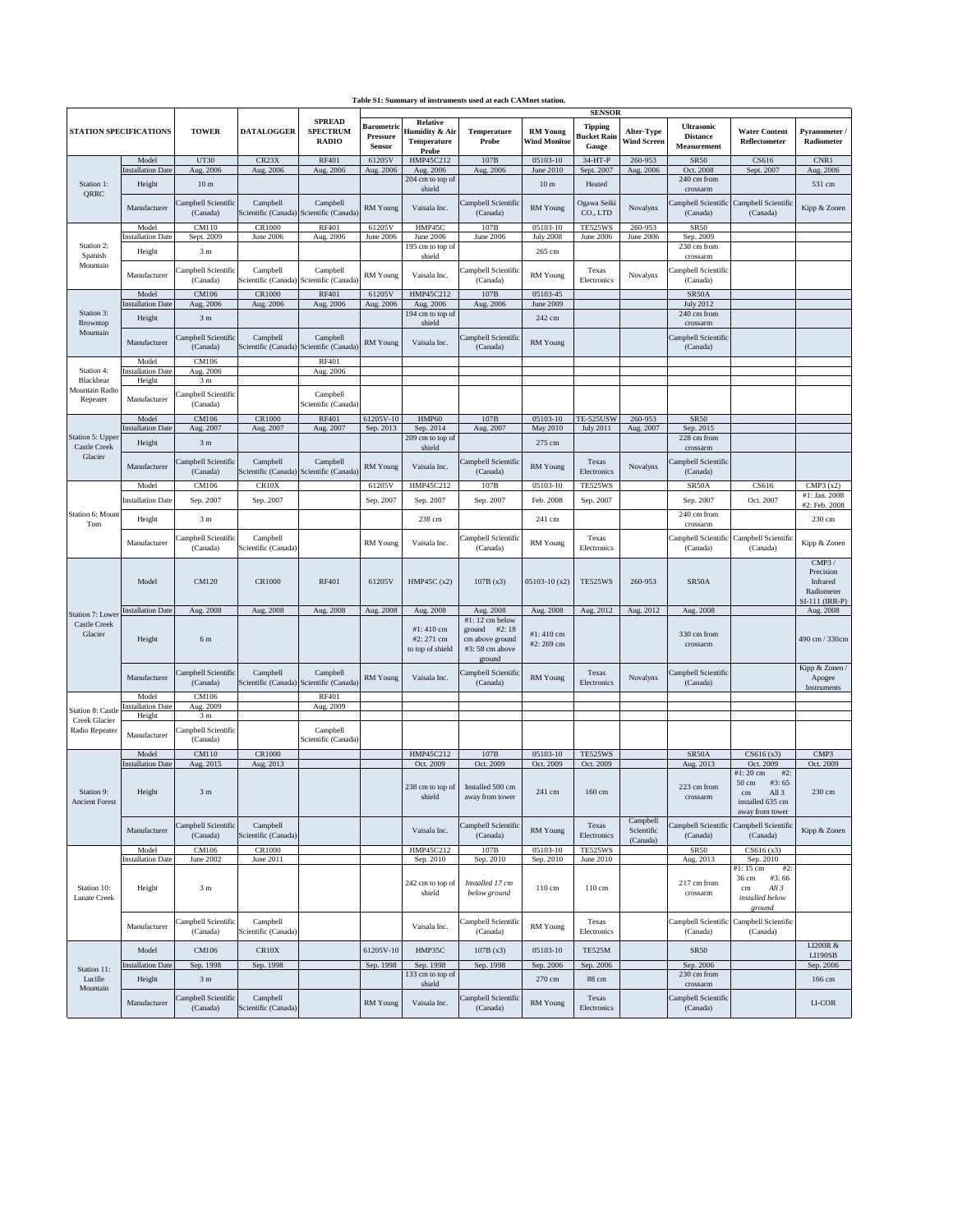| Station 12:                      | Model                              | <b>CM110</b>                          | CR1000                          |                 | HMP45C                     |                                                                                     |                     | <b>TE525WS</b>       |           | SR50A                                 |                                                                                                        |                     |
|----------------------------------|------------------------------------|---------------------------------------|---------------------------------|-----------------|----------------------------|-------------------------------------------------------------------------------------|---------------------|----------------------|-----------|---------------------------------------|--------------------------------------------------------------------------------------------------------|---------------------|
|                                  | <b>Installation Date</b>           | Aug. 2011                             | Aug. 2011                       |                 | Aug. 2011                  |                                                                                     |                     | Aug. 2011            |           | Aug. 2011                             |                                                                                                        |                     |
| <b>Upper Lunate</b><br>Creek     | Height<br>Manufacturer             | 3m<br>Campbell Scientific<br>(Canada) | Campbell<br>Scientific (Canada) |                 | Vaisala Inc.               |                                                                                     |                     | Texas<br>Electronics |           | 2m<br>Campbell Scientific<br>(Canada) |                                                                                                        |                     |
|                                  | Model                              | <b>CM110</b>                          | <b>CR1000</b>                   | 61302V          | HMP60                      | 109B                                                                                | 05103-10            | <b>TE525WS</b>       |           | SR50A                                 |                                                                                                        |                     |
|                                  | <b>Installation Date</b>           | <b>July 2012</b>                      | <b>July 2012</b>                | Aug. 2015       | Sep. 2013                  | Oct. 2017                                                                           | Aug. 2012           | <b>July 2012</b>     |           | <b>July 2015</b>                      |                                                                                                        |                     |
| <b>Station 13: Ness</b><br>Lake  | Height                             | 3 <sub>m</sub>                        |                                 |                 | 212 cm to top of<br>shield | $#1:20$ cm below<br>#2:10<br>ground<br>cm above ground                              |                     | 276 cm               |           | 206 cm from<br>crossarm               |                                                                                                        |                     |
|                                  | Manufacturer                       | Campbell Scientific<br>(Canada)       | Campbell<br>Scientific (Canada) | <b>RM</b> Young | Vaisala Inc.               | Campbell Scientific<br>(Canada)                                                     | <b>RM</b> Young     | Texas<br>Electronics |           | Campbell Scientific<br>(Canada)       |                                                                                                        |                     |
|                                  | Model                              | CM106                                 | CR1000                          | 61205V          | HMP45C                     | 109B(x3)                                                                            | 05103-10            | TE525USW             |           | <b>SR50</b>                           |                                                                                                        | CMP3                |
|                                  | <b>Installation Date</b>           | June 2013                             | June 2013                       |                 | June 2013                  | June 2013                                                                           | June 2013           | June 2013            |           | June 2013                             |                                                                                                        | Feb. 2014           |
| Station 14:<br><b>Coles Lake</b> | Height                             | 3 <sub>m</sub>                        |                                 |                 | 270 cm                     | #1:18 cm below<br>#2:<br>ground<br>50 cm below<br>ground #3:15 cm<br>above ground   | 293 cm              | 101 cm               |           | 259 cm                                |                                                                                                        |                     |
|                                  | Manufacturer                       | Campbell Scientific<br>(Canada)       | Campbell<br>Scientific (Canada) | RM Young        | Vaisala Inc.               | Campbell Scientific<br>(Canada)                                                     | RM Young            | Texas<br>Electronics |           | Campbell Scientific<br>(Canada)       |                                                                                                        | Kipp & Zonen        |
|                                  | Model                              | <b>CM106</b>                          | <b>CR1000</b>                   | 61205V          | HMP45C                     | 109B(x3)                                                                            | 05103-10            | TE525USW             | 260-953   | <b>SR50</b>                           |                                                                                                        | CMP <sub>3</sub>    |
|                                  | <b>Installation Date</b>           | Aug. 2015                             | Aug. 2015                       | Aug. 2015       | Aug. 2015                  | Aug. 2015                                                                           | Aug. 2015           | Aug. 2015            | Oct. 2015 | Aug. 2015                             |                                                                                                        | Aug. 2015           |
| Station 15:<br>Kiskatinaw        | Height                             | 3 <sub>m</sub>                        |                                 |                 | 245 cm to top of<br>shield | #1:24 cm below<br>#2:<br>ground<br>13 cm below<br>ground $#3:27$ cm<br>above ground | 287 cm              | 142 cm               |           | 252 cm from<br>crossarm               |                                                                                                        | 245 cm              |
|                                  | Manufacturer                       | Campbell Scientific<br>(Canada)       | Campbell<br>Scientific (Canada) | <b>RM</b> Young | Vaisala Inc.               | Campbell Scientific<br>(Canada)                                                     | RM Young            | Texas<br>Electronics | Novalynx  | Campbell Scientific<br>(Canada)       |                                                                                                        | Kipp & Zonen        |
|                                  | Model                              | <b>CM110</b>                          | <b>CR1000</b>                   | CS106           | HMP45C212                  | 109(x2)                                                                             | 05103-10            | <b>TE525M</b>        |           | SR50A                                 | CS616(x3)                                                                                              | <b>SP LITE2</b>     |
|                                  | <b>Installation Date</b>           | Sep. 2015                             | Sep. 2015                       | Sep. 2015       | Sep. 2015                  | Sep. 2015                                                                           | Sep. 2015           | Sep. 2015            |           | Sep. 2015                             | Sep. 2015                                                                                              | Sep. 2015           |
| Station 16:<br><b>Tatuk Lake</b> | Height                             | 3 <sub>m</sub>                        |                                 |                 | 212 cm to top of<br>shield | $#1:30$ cm below<br>#2:58<br>ground<br>cm above bare<br>ground                      | 251 cm              | 276 cm               |           | 235 cm from<br>crossarm               | $#2$ :<br>$#1:11 \text{ cm}$<br>$21 \text{ cm}$<br>#3:37<br>All $3$<br>cm<br>installed below<br>ground | 306 cm              |
| Station 17: Plato<br>Point       | Manufacturer                       | Campbell Scientific<br>(Canada)       | Campbell<br>Scientific (Canada) | Vaisala Inc.    | Vaisala Inc.               | Campbell Scientific<br>(Canada)                                                     | RM Young            | Texas<br>Electronics |           | (Canada)                              | Campbell Scientific Campbell Scientific<br>(Canada)                                                    | Kipp & Zonen        |
|                                  | Model                              | <b>CM106B</b>                         | <b>CR1000</b>                   | CS106           | $HC-S3$                    | 109(x2)                                                                             | 05103-10            |                      |           |                                       |                                                                                                        | SP LITE2            |
|                                  | <b>Installation Date</b><br>Height | Aug. 2016<br>3 <sub>m</sub>           | Aug. 2016                       | Aug. 2016       | Aug. 2016                  | Aug. 2016<br>$#1: 19$ cm above<br>$#2$ :<br>ground<br>18 cm below                   | Aug. 2016<br>270 cm |                      |           |                                       |                                                                                                        | Aug. 2016<br>260 cm |
|                                  | Manufacturer                       | Campbell Scientific<br>(Canada)       | Campbell<br>Scientific (Canada) | Vaisala Inc.    | Rotronic                   | ground<br>Campbell Scientific<br>(Canada)                                           | <b>RM</b> Young     |                      |           |                                       |                                                                                                        | Kipp & Zonen        |
| Station 18: Long<br>Creek        | Model                              | <b>CM106</b>                          | CR1000                          | 61205V          | HMP45C                     | 109B(x3)                                                                            | 05103-10            |                      |           |                                       |                                                                                                        |                     |
|                                  | <b>Installation Date</b>           | June 2017                             | June 2017                       | June 2017       | June 2017                  | June 2017                                                                           | June 2017           |                      |           |                                       |                                                                                                        |                     |
|                                  | Height                             | 3 <sub>m</sub>                        |                                 |                 | 278 cm to top of<br>shield | $#1$ : placed in water<br>$#2$ : 16 cm above<br>ground $#3:22$ cm<br>below ground   | 287 cm              |                      |           |                                       |                                                                                                        |                     |
|                                  | Manufacturer                       | Campbell Scientific<br>(Canada)       | Campbell<br>Scientific (Canada) | RM Young        | Vaisala Inc.               | Campbell Scientific<br>(Canada)                                                     | RM Young            |                      |           |                                       |                                                                                                        |                     |